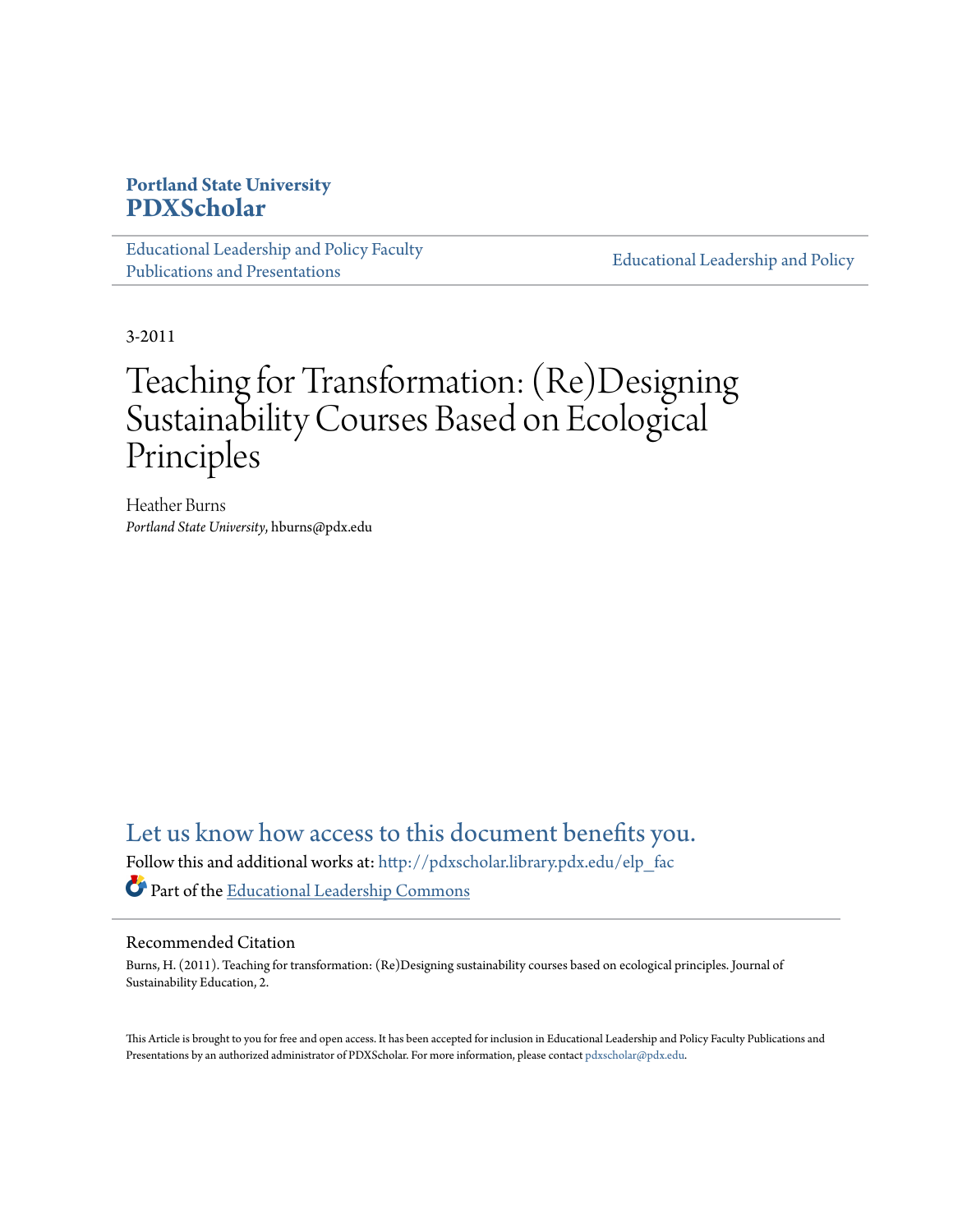# **Teaching for Transformation: (Re)Designing sustainability courses based on ecological principles**

Heather Burns Portland State University hburns@pdx.edu

# **Abstract:**

If educators are to effectively prepare learners with the knowledge, skills, and values they will need for creating more sustainable places and communities, a transition must be made from transmissive teaching models to transformative learning processes. But how can courses be designed or redesigned so that they create opportunities for transformational sustainability learning, and how can ecological principles guide this process? The Burns model of sustainability pedagogy provides a practical model for course design that is rooted in ecological principles. The Burns model is comprised of five key dimensions: (1)*Content*; (2)*Perspectives;* (3)*Process;* (4)*Context;* and (5)*Design*  and seeks to: (1) increase learners' systemic understanding of complex sustainability issues (*Content*); (2) provide learners with opportunities to think critically about dominant paradigms, practices and power relationships and consider complex ecological and social issues from diverse perspectives (*Perspectives*); (3) enhance learners' civic responsibility and intentions to work toward sustainability through active participation and experience (*Process*); (4) increase learners' understanding of and connection with the geographical place and the community in which they live (*Context*); and (5) utilize an ecological course design process that weaves the other four dimensions together to create transformative learning experiences (*Design*). This design process has the potential to create learning experiences that are transformative and lead to systemic sustainable change.

**Key Words:** sustainability pedagogy; transformative learning; postsecondary education; course design

In a recent graduate course, I asked students what sustainability issues they were particularly concerned about. Their answers came quickly and were not surprising: climate change, watershed pollution, the state of schools, globalized and industrial food systems, peak oil, and widespread social injustice. Students today are deeply concerned about the state of our world and have a great deal of knowledge about the ecological and socio-cultural problems we are facing. Sustainability education typically focuses on critically examining information about the myriad of problems that exist, and exploring

*Heather Burns, Ed.D., is an Assistant Professor and Coordinator of the Leadership for Sustainability Education graduate program in the Educational Leadership & Policy department at Portland State University. She is also the PSU Coordinator of the Learning Gardens Laboratory, a garden-based education site. Dr. Burns completed her doctorate in Educational Leadership with an emphasis in Sustainability Education. Her research interests include sustainability pedagogy in higher education, sustainable food systems, garden-based education, and the roles of community-based learning and service-learning in creating sustainable change. Dr. Burns*  has been an urban gardener and farmer for many years and is certified in Permaculture Design.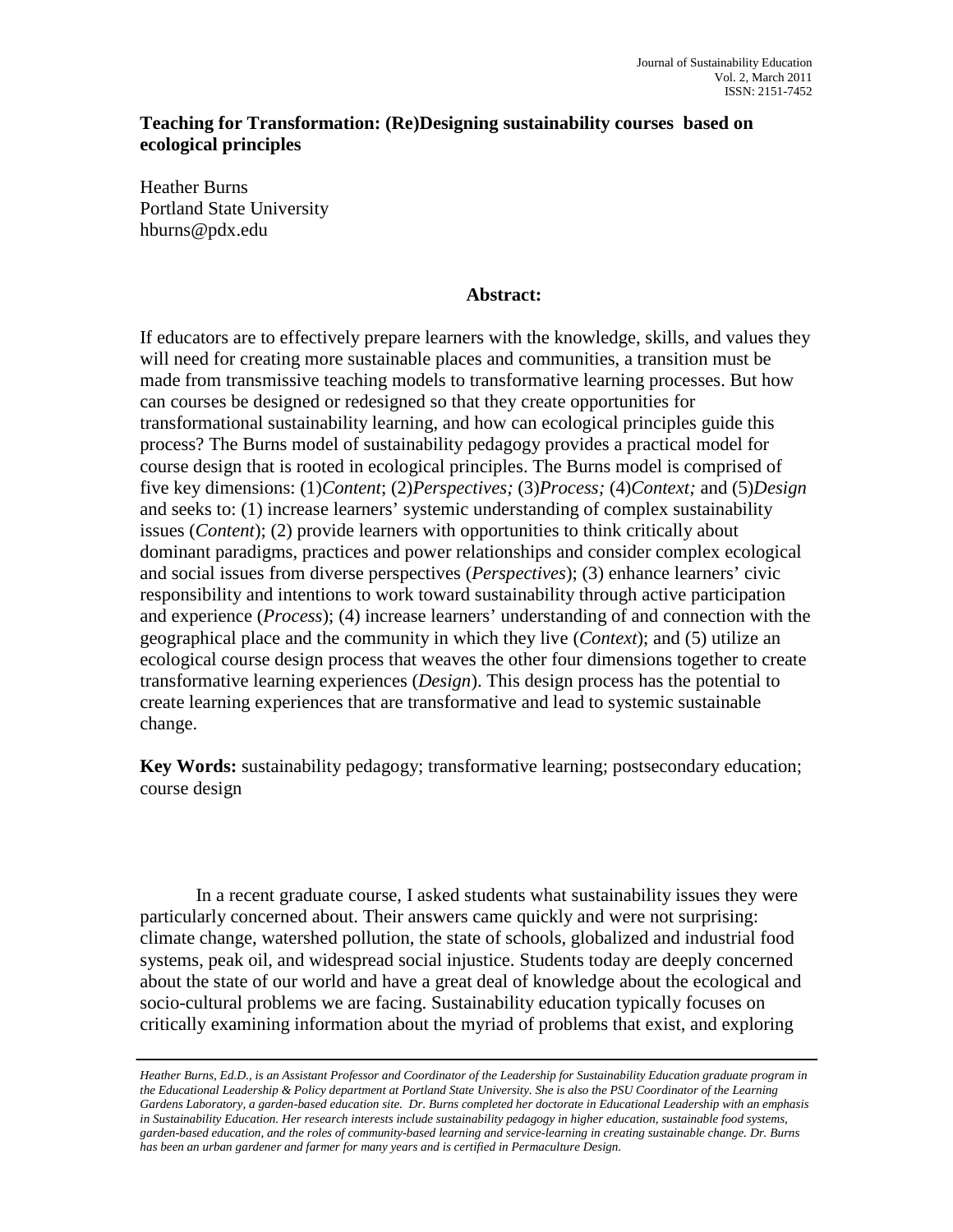possible sustainable solutions to these problems. However, students very quickly become disenfranchised if the process of sustainability education does not prepare them *how* to engage in these complex issues and become problem solvers and change agents. Since sustainability is rooted in deep ethical and spiritual commitments (Hawken, 2007), postsecondary educators need to find ways not only teach sustainability, but to do so in a way that acknowledges the personal and collective transformation inherent in sustainability work.

Postsecondary educators can (re)design courses that prepare students how to make decisions, participate in collaborative leadership, and create systemic solutions to meet the urgency of increasing global and local sustainability challenges (Chambers, 2009). But perhaps even more importantly, priority must be given to transformative sustainability learning that prepares graduates with the new ways of knowing and being human that sustainability requires (O'Riordan & Voisey 1998).

David Orr (2004) argues that we need "education that prepares people for lives and livelihoods suited to a planet with a biosphere that operates by the laws of ecology and thermodynamics" (p. 27). Instead, traditional teaching and learning in universities largely ignores ecological principles, and prepare learners to be successful in unsustainable cultural systems, thus perpetuating these systems. Teaching sustainability will require relying less on information transmission and more on transformational learning that incorporates community contexts (Cress, 2004). Teacher-centered and transmissive models of education are not sufficient for teaching sustainability issues because of their complexity and deeply challenging nature (Sterling, 2002).

Sustainability education that aims to be transformative requires a shift toward reflective-learning, problem-based learning and collaborative group work because these pedagogies focus on learning through inquiry, experience and reflection (Moore, 2005). Further, best practices in adult education show that adults learn best when engaged in learning though relationships, dialogue and direct experience (Vela, 1994; Knowles, 1970). Sustainability education within postsecondary settings should build on bestpractices in higher education such as experiential learning, service-learning, projectbased learning and active learning (Allen-Gil, Walker, Thomas, Shevory, & Shapiro, 2005). Alvarez and Rogers (2006) argue for teaching sustainability as discourse, allowing students to be confronted with complexity and to address the multiples ways that sustainability is interpreted and developed in real lives in a specific place. In order for sustainability to make a real difference in students' lives, a change in educational culture toward systemic, connective and ecological ways of learning is necessary (Sterling, 2002).

Although we know something about what sustainability education should look like, there is very little theory or research that explores *how* to develop or implement sustainability pedagogy that is indeed systemic, connective and ecological. In particular, research that is focused on teaching sustainability at the postsecondary level is very limited and remains rather conceptual. The research in this area does not indicate much about how sustainability pedagogy is designed or implemented, and whether or not learners actually become prepared to take action to address sustainability challenges in their communities. However, it is imperative that postsecondary learners be prepared with the knowledge, values and skills to be able to contend with the pressing and complex ecological and social problems in the places where they live and work. There is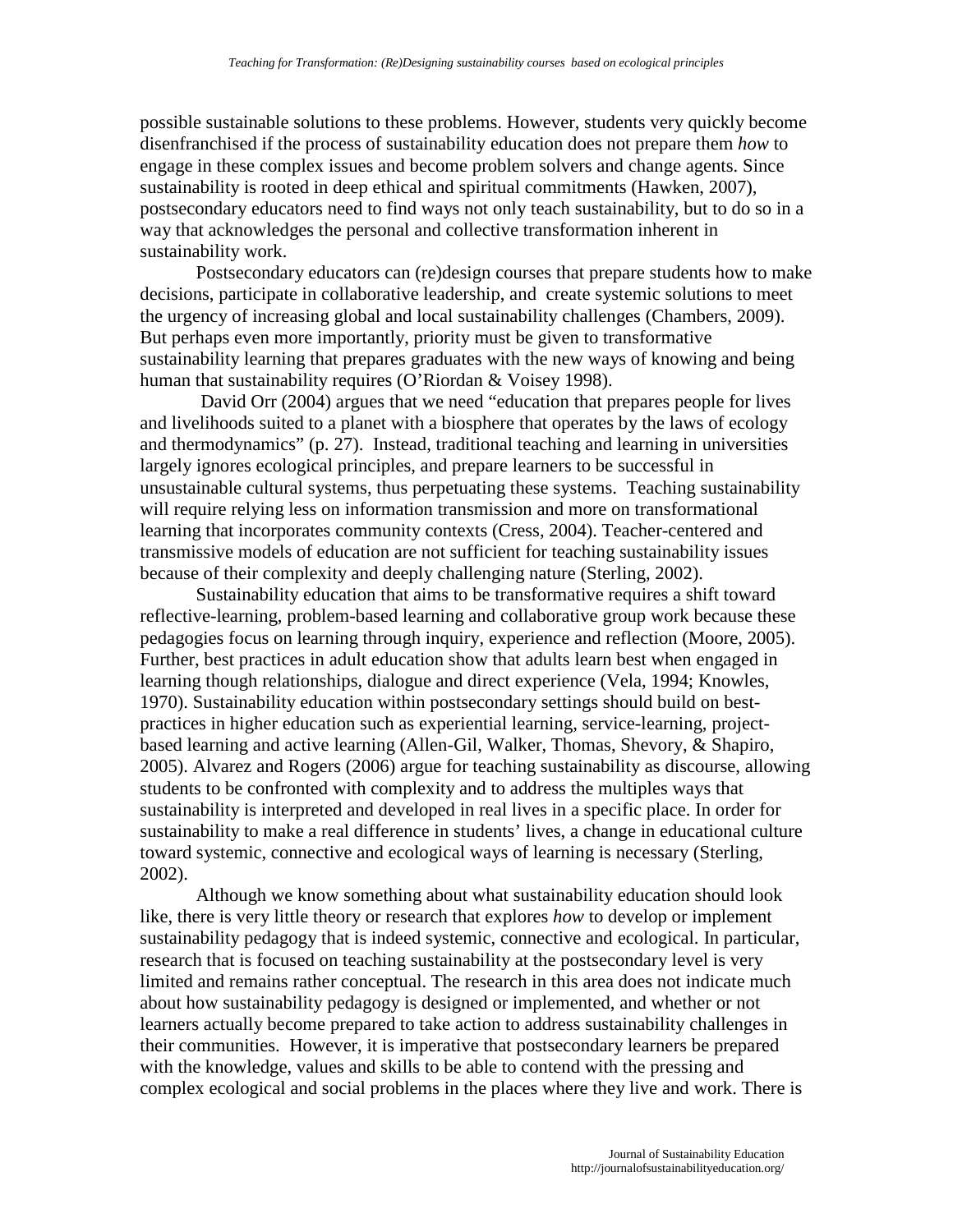therefore a need for sustainability pedagogy that can be widely and effectively implemented in various postsecondary settings.

What then might this sustainability pedagogy look like? How can educators design transformative sustainability courses that prepare learners to create positive changes for local communities and ecosystems? Where do educators start in the somewhat overwhelming task of teaching sustainability transformatively? How can ecological principles serve as a guide in this process? The Burns Model of Sustainability pedagogy (Burns, 2009) builds on postsecondary trends toward transformational learning, but contributes a much needed comprehensive approach for designing or redesigning sustainability courses based on ecological principles. This article provides an overview of this model, its dimensions, and applications to course design. An ecological course design process is provided, and ecological principles that guide this design process are described. The aim is to provide practical ways, based on ecological systems, for designing postsecondary sustainability courses that encourage transformative learning.

#### **The Burns Model of sustainability Pedagogy:**

*The Burns model* is an ecological teaching *Design* that brings together *Content*  that is thematic and multidisciplinary, *Perspectives* that are diverse and critically question dominant paradigms and practices, a *Process* that is participatory and experiential, and a *Context* that is place-based (Burns, 2009). See figure 1. *The Burns model of sustainability pedagogy* builds on the theory and practice of sustainability education to provide educators with an ecologically-based framework for designing holistic sustainability courses and programs with the purpose of transformation, and based on research is an effective tool for doing so (Burns, 2009b). This sustainability pedagogy model holds multiple goals for learners. It seeks to: (a) increase learners' systemic understanding of complex sustainability issues (*Content*); (b) provide learners with opportunities to think critically about dominant paradigms, practices and power relationships and consider complex ecological and social issues from diverse perspectives (*Perspectives*); (c) enhance learners' civic responsibility and intentions to work toward sustainability through active participation and experience (*Process*); (d) increase learners' understanding of and connection with the geographical place and the community in which they live (*Context*); and (e) utilize an ecological course design process that intertwines the other four dimensions to create transformative learning experiences (*Design*).

The central goal of the *Burns model* is to promote transformative learning for sustainability. Mezirow (2000) describes transformational learning as a process by which "we transform our taken-for-granted frames of reference…to make them more inclusive, discriminating, open, emotionally capable of change, and reflective so that they may generate beliefs and options that will prove more true or justified to guide action" (p. 7- 8). Other aspects of transformational learning include becoming conscious of how social structures are oppressive, sense-making within a holistic and contextual approach, and a spiritual dimension of soul-based learning (Dirkx, 1998). One of the most clear underlying assumptions of sustainability learning is to understand that our taken for granted perspectives and mind-sets are too narrow (unsustainable), and to generate new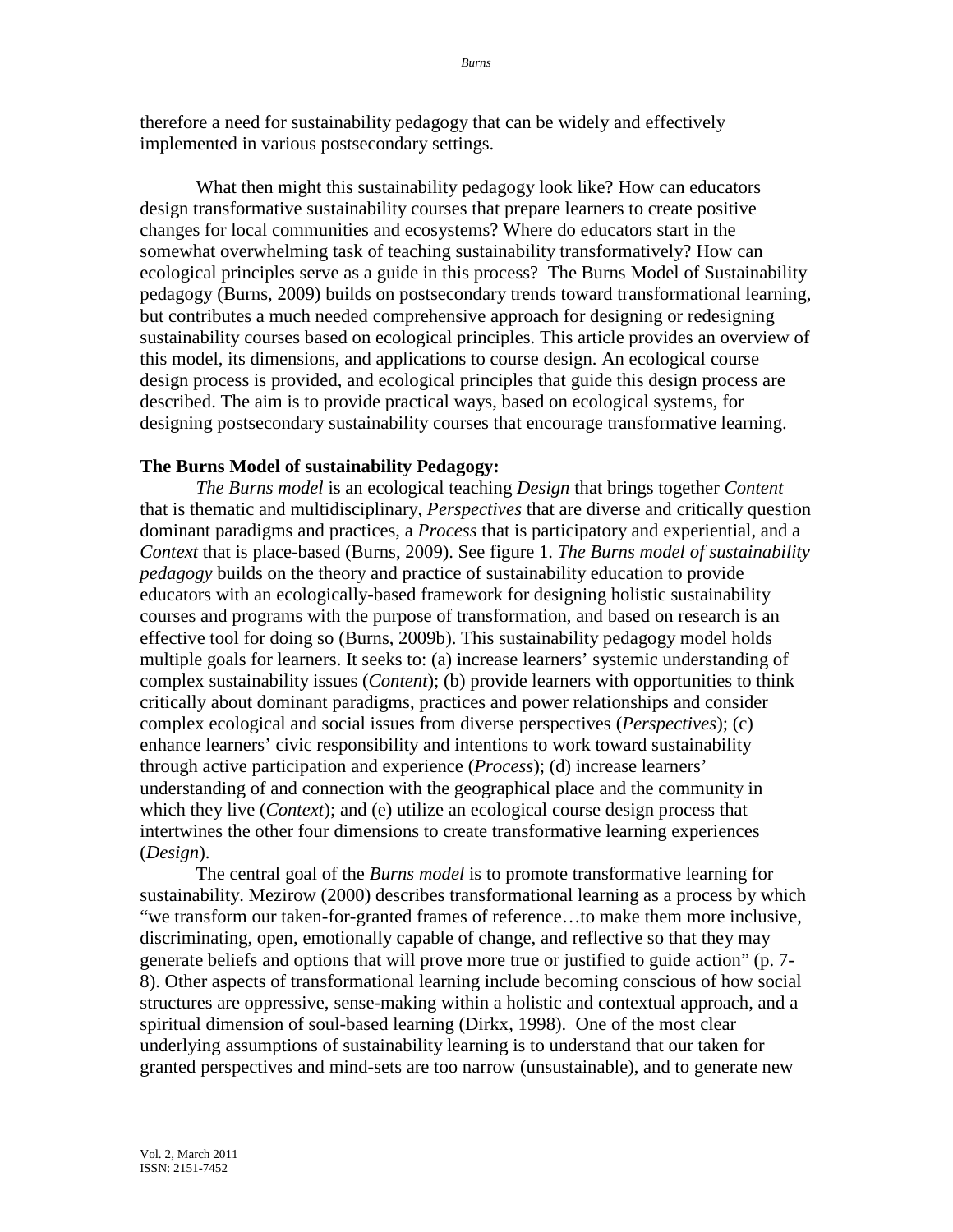beliefs that guide sustainable action. While this is an individual process of transformation, it may also lead to community transformation.



*Figure 1.* The Burns model of sustainability pedagogy.

# **Organic Nature of Classrooms, Communities and Campuses**

The ultimate purpose of the *Burns model of sustainability pedagogy,* therefore, is to serve a tool for designing education that empowers and inspires learners to be able to solve complex problems and make changes that regenerate and sustain places and communities (Burns, 2009).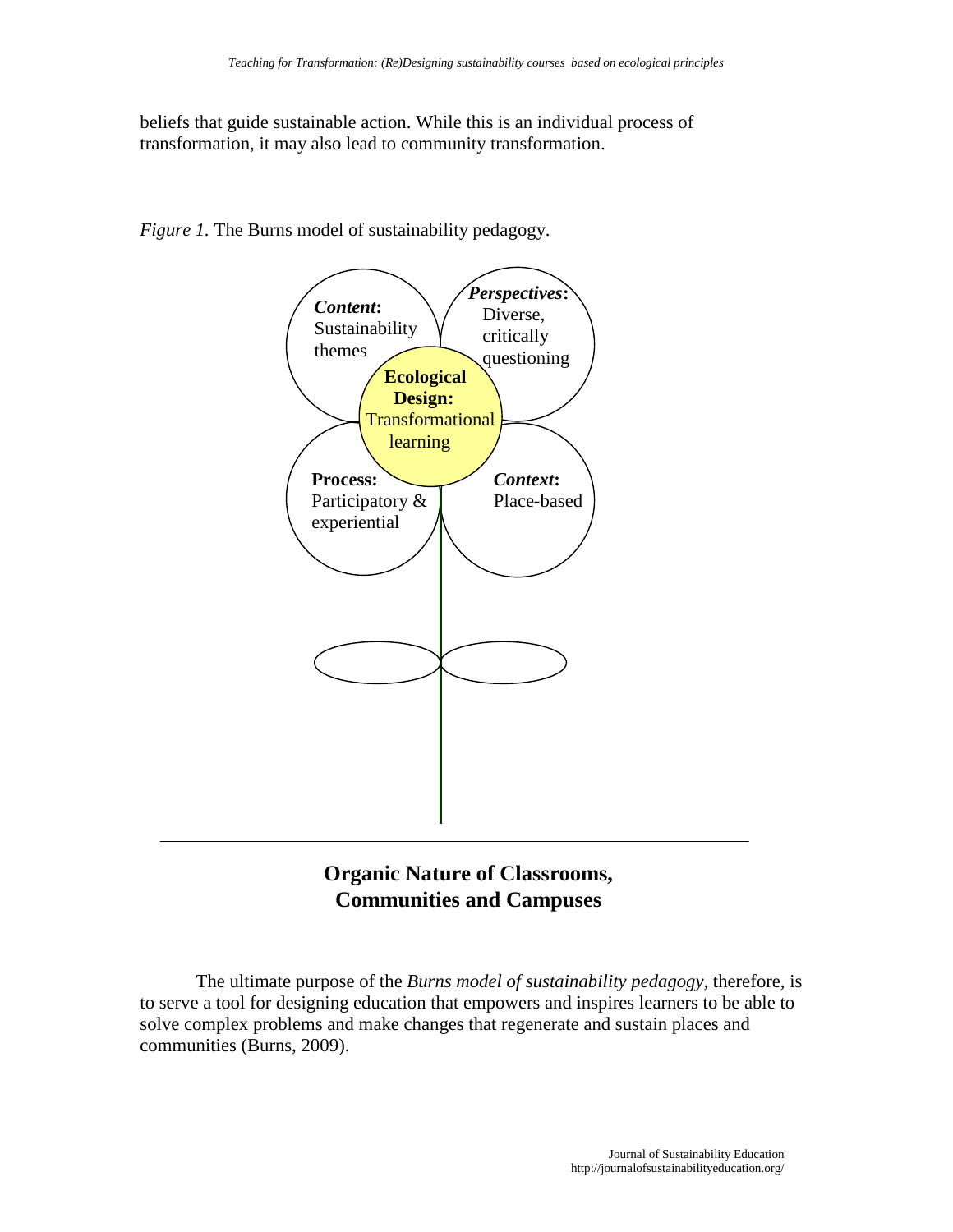### **Dimensions of the Model: Content**

The first goal of the *Burns Model of Sustainability Pedagogy* is to: increase learners' systemic understanding of complex sustainability issues (*Content*). Sustainability must be addressed multidimensionally in order to take into account systemic relationships between the biological and cultural dimensions of life. Since sustainability is concerned with recognizing relationships, patterns and dynamics, learners must be introduced to a holistic non-fragmented understanding of pertinent issues.

While the disciplinary nature of most postsecondary education is a challenge to using a multidisciplinary approach, the goals of the *Burns model* can initially be achieved by structuring *Content* around a salient sustainability theme(s) within an existing course. Choosing a thematic approach can be an effective way to teach sustainability in a multidisciplinary way. For example, the theme of stream restoration in geography courses have focused on sustainable relationships between people, places, and environments (Moran, 2002).

Education for livable cities has also been used as a theme in which students explore sustainability through personal experience, observation, action and reflection (Pruneau, McLaughlin, Langis, & Gravel, 2002). A livable cities theme could be applied within a variety of disciplinary courses with emphasis on elements such as transportation, energy use, housing, community building, watersheds, or land use. The food system can also be used to teach sustainability within a wide array of disciplines (Harmon, 2002) such as English, Economics, or Sociology.

Sustainability *Content* may be applied to a course in any discipline, using a sustainability theme that is applicable to the discipline or course. However, in the *Burns model of sustainability pedagogy*, the *Content* is just one element of five. Rather than simply providing information about sustainability, or tacking sustainability *Content* onto other disciplinary content, whatever is to be learned about sustainability will be accomplished in relationship with and through the other dimensions of the pedagogy including the *Perspectives, Processes, Context,* and *Design* of the course. While the learning objectives of a course may contain specific sustainability *Content* (information, issues, perspectives, beliefs, skills, and values to be gained), this *Content* cannot be separated from the other elements of the pedagogy.

Furthermore, effectively reorienting a course to incorporate sustainability *Content* will require an educator to begin with what learners already know and believe about sustainability, and then help them to build a stronger understanding of sustainability issues. In order to learn new *Content* related to complex sustainability issues, learners must be able to connect new knowledge to previous understanding, and construct new meaning within a complex socio-cultural discourse. Sustainability *Content* is thus constructed within relationship to other learners. These relationships will, in turn, challenge students' current views and help them to be able to consider multiple *Perspectives* on sustainability issues.

## **Dimensions of the Model: Perspectives**

The second goal of the *Burns Model of Sustainability Pedagogy* is to: provide learners with opportunities to think critically about dominant paradigms, practices and power relationships and consider complex ecological and social issues from diverse perspectives (*Perspectives*). When incorporating sustainability *Content* into a course,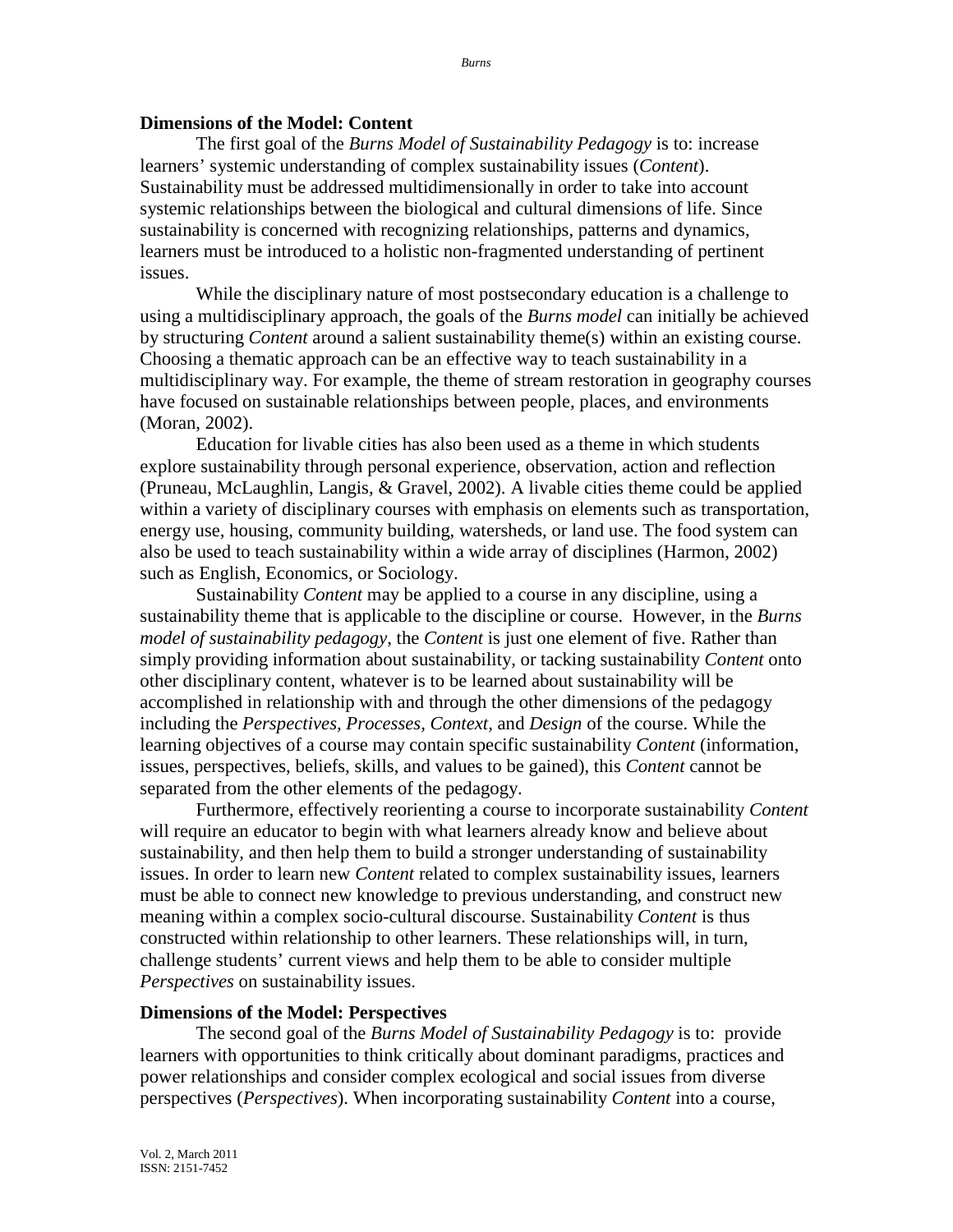diverse *Perspectives* should be included in order to provide multiple ways of understanding a sustainability issue. Incorporating a variety of perspectives should include the questioning of and reflection on dominant ways of seeing the world. Cortese (2005) argues that it is important for learners to reflect on the systemic causes of unsustainable practices, and to make visible the physical, social, ecological and economic impacts that are often largely left invisible. By questioning and examining dominant attitudes and behaviors, learners may recognizes that many aspects of sustainability crises are cultural in nature (Bowers, 1999). Questioning and critiquing the underlying cultural assumptions and economic and power relationships that create unsustainable and harmful practices is an essential *perspective* to be included in sustainability education.

For example, if the theme of global warming was used within a Sociology course to teach sustainability, it would be important to reflect on dominant systems such as driving cars, the global production and shipping of food and goods, and coal-burning energy production which contribute to global warming. These systems, while causing major ecological damage, require cultural acceptance and daily participation by millions of people. Learning about global warming would require examining the underlying causes and assumptions of dominant patterns and practices such as reliance on continual economic growth, nonrenewable resources, and the maintenance of huge social inequities. Learning about global warming would also include listening to *Perspectives* that provide alternatives to these dominant practices. This may include inviting speakers such as a bicycle transportation advocate, or a business owner of a service or product that is produced locally and sustainably. Visiting an alternative energy project such as a wind farm or even a small-scale project such as a home with a microhydro turbine or solar panels would provide another *Perspective.*

In order to question assumptions and power relationships, it is important for learners to be introduced to and consider a variety of diverse *Perspectives***.** Sustainability problems are complex and not easily understood from a single perspective. Many *Perspectives* are needed in order to interpret the information, and there is no single right answer. Dresner and Seamans Blatner (2006) posit, "problems possess multiple solutions and multiple criteria for evaluating possible solutions, and require students to engage in a cycle of problem definition, redefinition, and using multiple problem representations" (p. 214). This requires learners to identify multiple stakeholder *Perspectives*, positions, and preferred solutions. Cortese (2005) suggests that including a variety of less-heard *Perspectives* including intergenerational, multi-cultural, local and ecological *Perspectives* are crucial to the process of understanding local sustainability issues. Considering diverse *Perspectives* can also be applied within the classroom, where there may be diverse learners who can provide unique and underrepresented *Perspectives*.

Incorporating diverse *Perspectives* into a course may be accomplished in a variety of ways. For example, in a business course that is using the theme of sustainable entrepreneurship, students could be introduced to a variety of *Perspectives* through guest speakers including people who started sustainable business, an indigenous craftsperson or artist, or an elderly person experienced in sustainable household economies. Hearing from a variety of *Perspectives*, especially those that are not typically heard in academia, allows learners to gain a broad understanding of sustainability.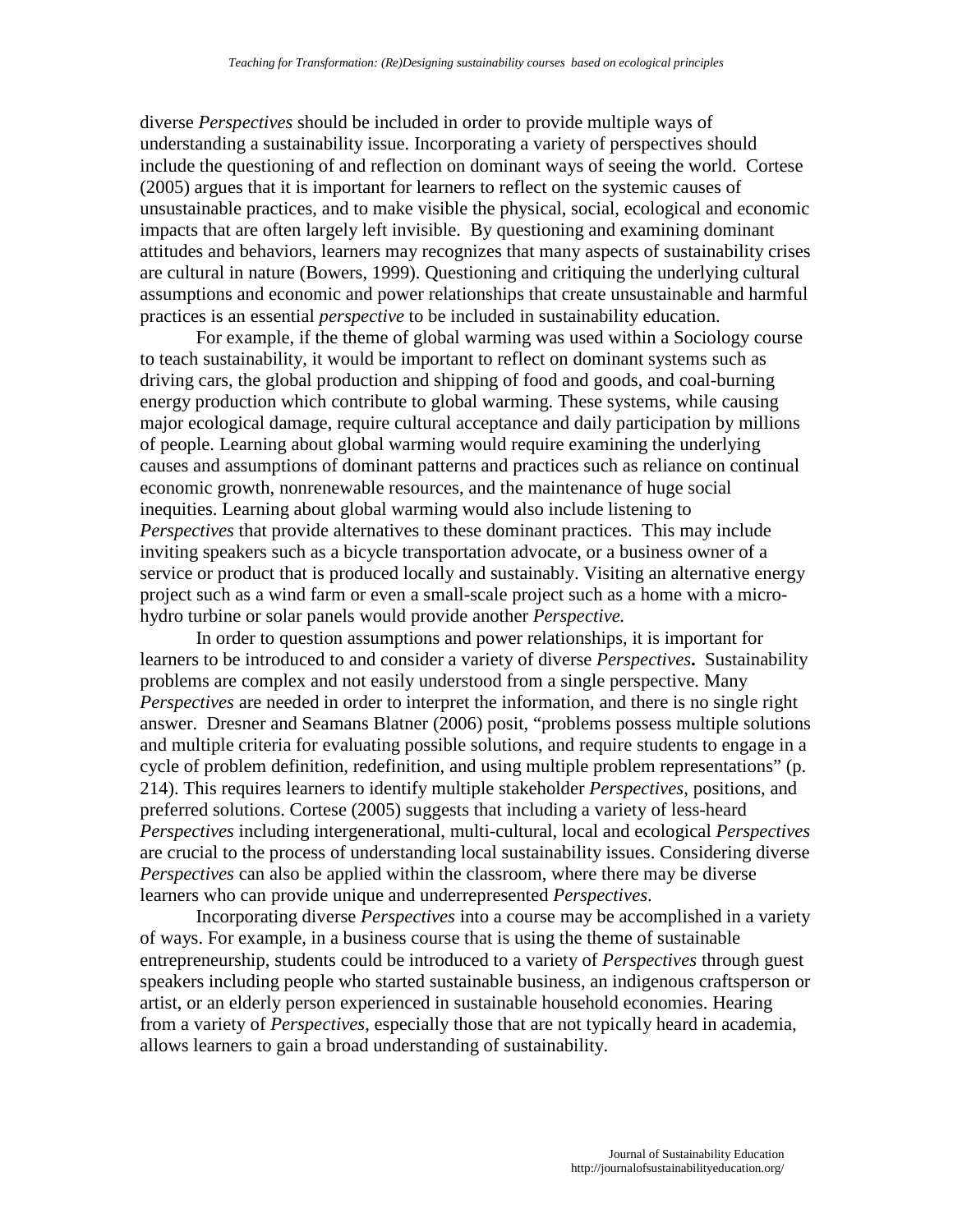#### **Dimensions of the Model: Process**

The third goal of the *Burns model of sustainability pedagogy* is to: enhance learners' civic responsibility and intentions to work toward sustainability through active participation and experience (*Process*). In this model, *Process* signifies opportunities for direct participation and experiential learning. In adopting thematic sustainability *Content*, and by challenging dominant assumptions and power structures and considering diverse *Perspectives*, sustainability pedagogy is inherently focused on change, and making change requires engagement with one's self, with others, and with places. Within a sustainability paradigm, change is viewed as finding new ways (or adopting more traditional ways) of living and working so that human systems are in harmony and balance with ecological systems. This change will require a transformational learning *Process* that will prepare students to take action for sustainable change (Burns, 2009).

Sustainability pedagogy should emphasize active, experiential, and participatory learning (Cortese, 2005). Participatory learning can be empowering and can help learners build the capacity and power to confront sustainability problems (Serrano, 2000). This capacity building and empowerment can be specifically expressed as increasing learners' civic responsibility and desire to work for sustainability. However, gaining these values is a *Process*.

As Kaza (1999) notes, learners in postsecondary education today often experience despair, denial, and self-absorption when exposed to facts about socio-ecological problems, and this is not enough to inspire action for social change. Learners must also have the opportunity to engage in the issues, and actively participate in transforming their world (Kaza, 1999). Service-learning, due to its participatory and experiential nature with goals of civic engagement and leadership, serves as an excellent application of sustainability pedagogy (Burns, 2009). Service-learning integrates meaningful community service with instruction and reflection, and serves to enhance both the learners and the service site. Steinke, Fitch, Johnson and Waldstein (2002) explain that service learning may be a particularly effective way to develop a sustainable democracy that is dependent on the active engagement of an enlightened citizenry.

Participation in the sustainability *Process* should include the opportunity for learners to participate in sustainable practices in local communities, in their own lives, and on postsecondary campuses (Cortese, 2005). The importance of active participation for change implies that sustainability pedagogy must be situated within its immediate context. The civic responsibility that may evolve from sustainability pedagogy can be a natural extension of learners' relationships within the places and communities where they live.

Opportunities for participation and direct experience should be incorporated into courses that focus on sustainability. For example, visits to a particular site such as a riverbank, a farm, a park, an office, a social service agency, or even a grocery store can serve to give students direct interaction with the issues they are learning about. In a course with a sustainable food systems theme, a food-inventory shopping activity in a grocery store can reveal much about the availability (or lack) of local food, and the cost of feeding a family of four on a minimum wage job.

In a course with a sustainable watersheds theme, a visit to a parking lot with bioswales, and to one without, can provide an experiential example of how rainwater is viewed as a resource and how rivers can be stewarded. Science and math classes with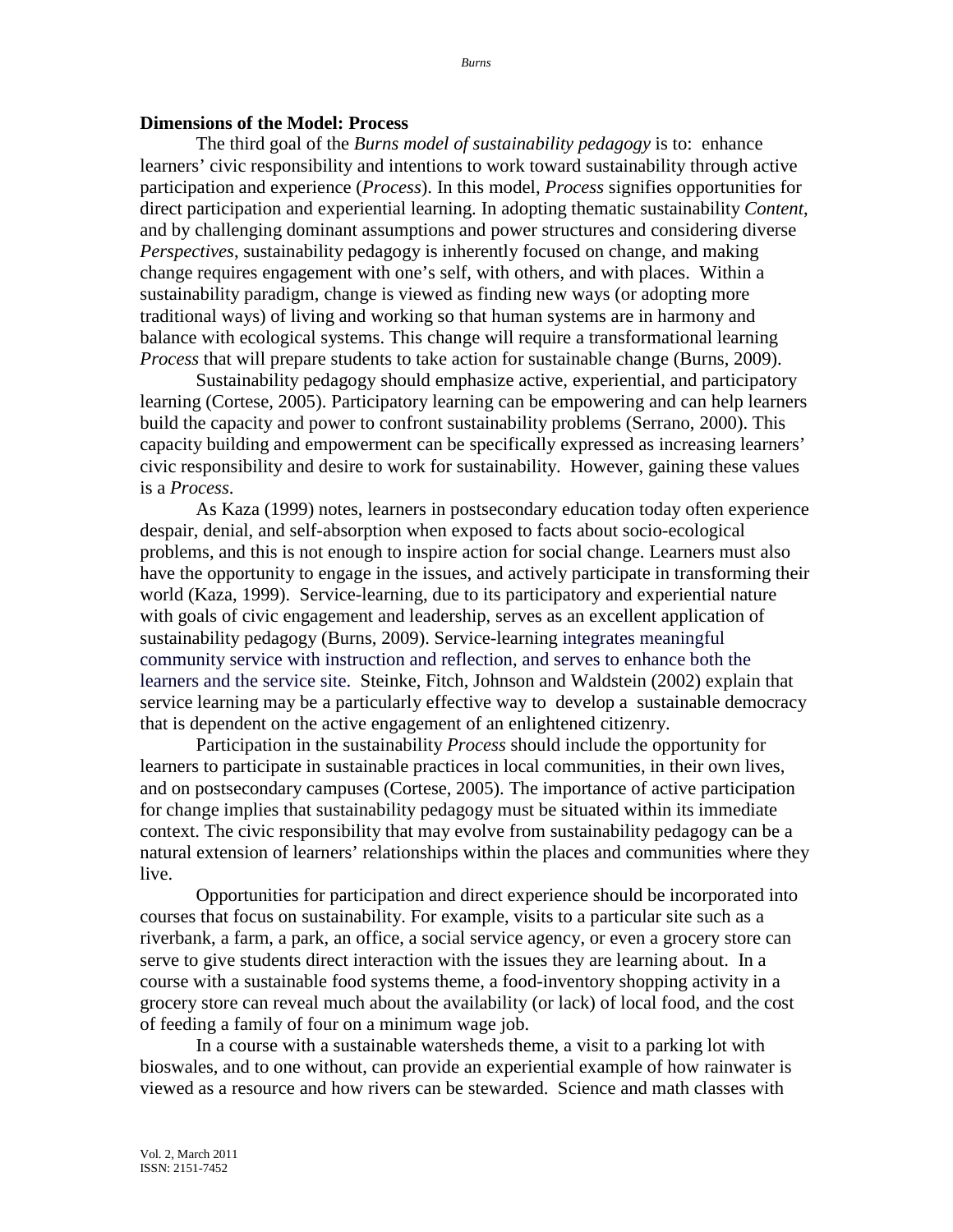sustainability themes could incorporate active participation in campus gardens, or in biofuel development projects. Marketing courses could include projects in which students research and promote information about sustainable living. English or Communication courses could incorporate projects in which students interview people within local organizations that are working for sustainability and write essays or create presentations about these agencies. All of these options may include valuable opportunities for creative thinking and problem-solving in small groups.

A participatory, experiential learning *Process* is a key dimension of the *Burns model of sustainability pedagogy* because this *Process* prepares learners with skills, values and relationships that can only be developed through direct participation.

# **Dimensions of the Model: Context**

A fourth goal of the *Burns Model of Sustainability Pedagogy* is to: increase learners' understanding of and connection with the geographical place and the community in which they live (*Context*).

*Context* is central to thematic sustainability *Content*, critical questioning and understanding diverse *Perspectives*, and the *Process* of active learning, and is thus an essential dimension of the *Burns model.* In order for engagement to take place, effective sustainability pedagogy must be rooted in the place where learning is happening. Therefore, the *Context* of sustainability is critical. According to Cortese (2005) the goal of sustainability education is working towards healthy, socially vibrant, economically secure and environmentally sustainable places. Place-based learning is therefore an application that specifies the importance of *Context* (Burns, 2009).

According to Sobel (2004), place-based learning focuses on "how the local landscape, community infrastructure, watersheds, and cultural traditions all interact and shape each other" (p. 9). Orr (1992) explains that this integration of place into education is important for several reasons. First, it requires the combination of intellect with experience, allowing learners the opportunity for direct observation, investigation and experimentation essential for the development of the whole person. Second, place-based education helps to mitigate the problems of overspecialization and the division of subjects into disciplines because it focuses on understanding interrelatedness. Orr (1992) comments, "places are laboratories of diversity and complexity, mixing social functions and natural processes" (p. 129). Another advantage of the study of place lies in reeducating people in the art of living well where they are, in learning to be an inhabitant of a place from which an organic reciprocal relationship with place can grow. Orr (1992) puts it this way, "knowledge of a place - where you are and where you come from - is intertwined with knowledge of who you are. Landscape, in other words, shapes mindscape" (p. 130). Place-based education not only helps learners understand who they are, but to value the places they live and thus to value themselves within that place. In addition, place-based learning not only actively connects learners to the local community (Sobel, 2004), but provides a way to explore and question economic, ecological, social and political relationships through the lens of local places.

The dimension of *Context* can be incorporated into a postsecondary course focused on sustainability. For example, within a statistics course using a sustainable communities theme, students could use statistics from their own community to examine income levels in various neighborhoods and make connections to sustainability issues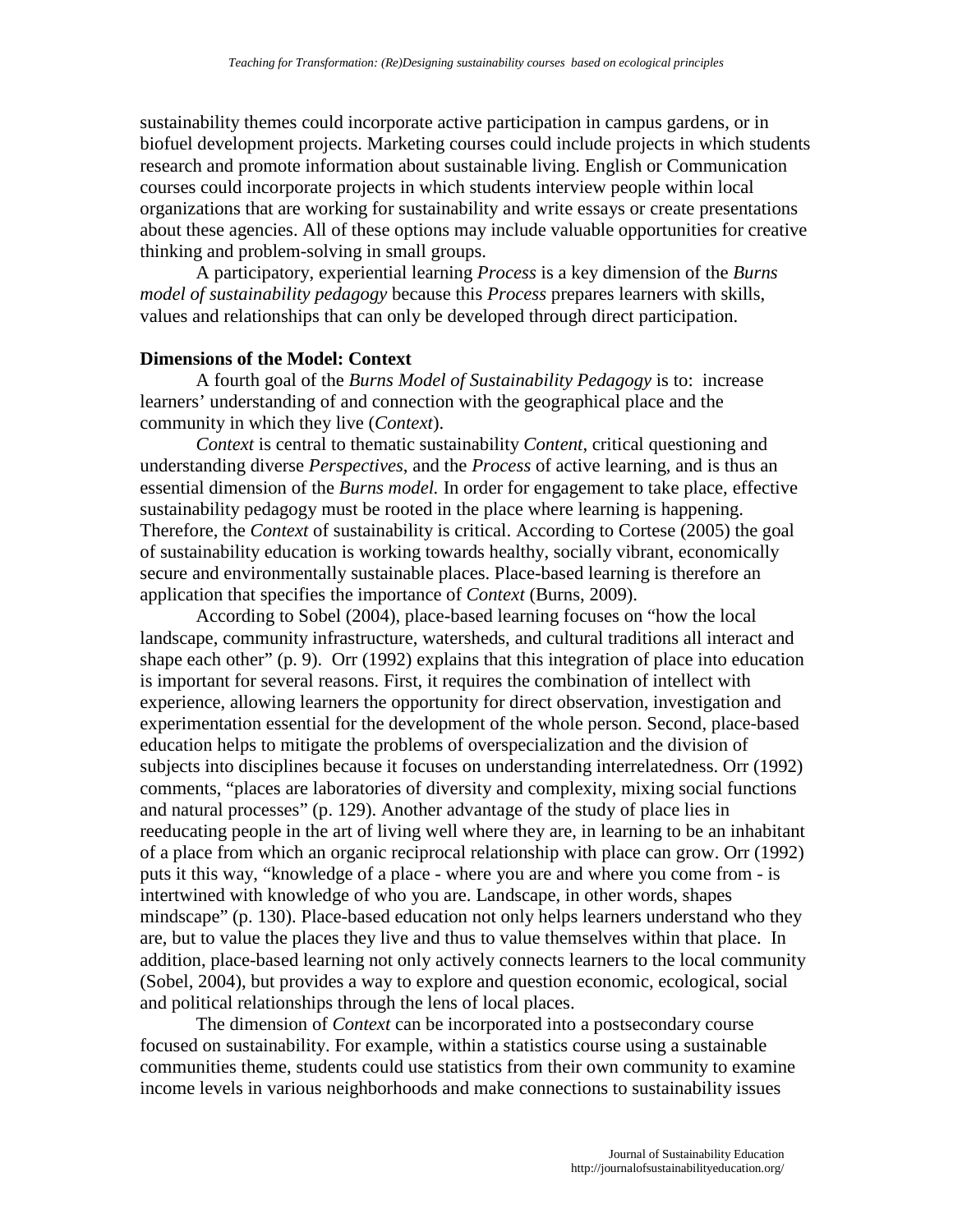such as watershed health, local food accessibility, or waste disposal. Students could also create and analyze their own statistics through the development and dissemination of a survey tool focused on a particular sustainability issue in their community. In a nursing course, students could research and make presentations about sustainable health related resources in various neighborhoods such as community centers, community gardens, walking trails, clinics, natural food co-ops, and yoga or meditation centers. In an economics course, students could learn about small-scale sustainable economies that operate around the world and how these are being applied or might be applied within their bioregion.

The capacity to learn in *Context* helps bring together sustainability *Content*, multiple *Perspectives,* and an active learning *Process*, all rooted within a specific place, adding layers of meaning and understanding to transformative sustainability learning.

#### **Dimensions of the Model: Design**

The fifth goal of the *Burns Model of Sustainability Pedagogy* is to utilize an ecological course *design* process that intertwines the other four dimensions to create transformative learning experiences. An ecological course *Design* links the other four dimensions of the *Burns model of sustainability pedagogy* with the purpose of creating learning that has the potential to transform learners' attitudes and values, and ultimately to transform unsustainable systems within unsustainable cultures. The intention is that students become empowered and transformed when learning in a way that is thematic, critically questions dominant norms and incorporates diverse perspectives, is active and participatory and is grounded in a specific context. The intentional and purposeful weaving of these elements together into a course, constitutes its design.

Ecological *Design*, according to Hemenway (2000), includes five basic steps: (1) observation; (2) visioning; (3) planning;(4) development; and (5) implementation. These steps are not necessarily linear, however, and any steps can be revisited throughout the process of designing and implementing a postsecondary course. While this general design process was originally intended for creating a permaculture garden, the process can usefully be adapted to sustainability teaching and learning. The practice of permaculture focuses on mimicking patterns and relationships in nature to create permanent and sustainable culture (Holmgren, 2002). This course design process applies the lessons of ecological principles. When applied to the context of teaching, ecological principles can be valuable guides that can show us how to create social and cultural systems that are resilient and sustainable.

#### **Design Step 1: Observation**

In the first design step, observation, it is important to consider a number of factors: What elements are available to work with and what are the conditions and constraints? This is the stage in which an educator may consider what salient sustainability theme could reasonably be incorporated into a course. This includes considering what community and campus resources can be integrated, and what constraints might apply to implementing this theme (Burns, 2009).

The observation stage of design is linked to the ecological principle, "Observe and Interact" (Holmgren, 2002). A process of continuous observation helps in recognizing patterns and appreciating details, and this, according to Holmgren is the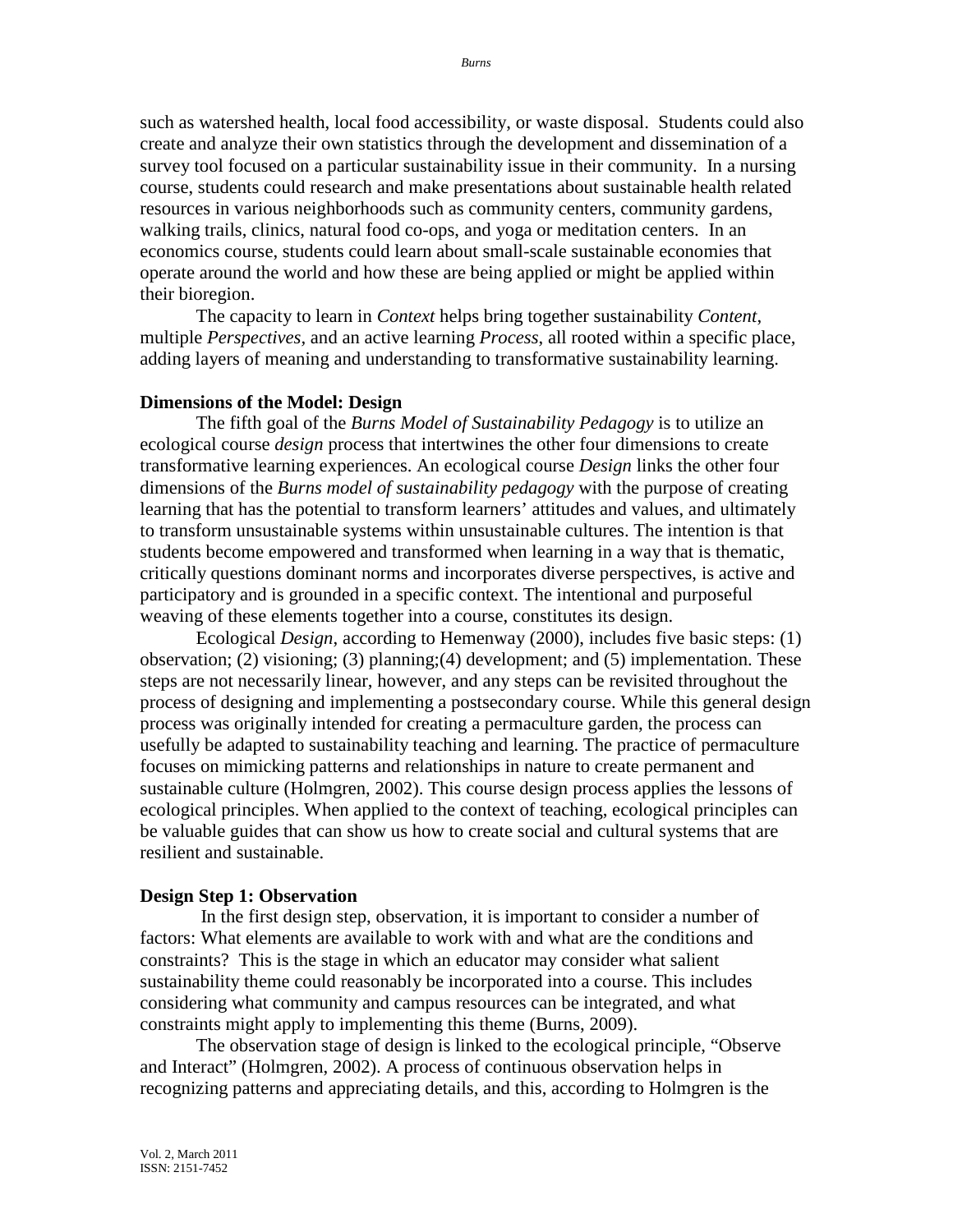foundation of understanding and design. Natural systems thrive on patterns and relationships. The permaculture phrase "the problem is the solution" is also helpful in recognizing the need to slow down and observe relationships. An open inquiring attitude to problems may be more fruitful than an immediate demand for solutions (Holmgren, 2002). In course (re)design, this may begin with thoughtful observation of the educational institution and its people. Who are the students? What is the climate/culture of the institution and its surrounding community? Who and what are the resources in the area of sustainability? What is already happening in this realm? Over time and through thoughtful observation, the design can evolve based on the needs and the resources available. Developing a course that addresses sustainability too shallowly may fail to meet local needs. Creating an asset map, lists, or charts may be helpful. What resources are readily available? What are the particular strengths of the educator and what areas may require additional outside resources?

# **Design Step 2: Visioning**

The second design step, visioning, considers what the design should do. What should it accomplish and how should it feel? Considering the learning goals of the *Burns Model of sustainability pedagogy* and considering the most important outcomes of the course may be helpful in this stage. In this step, it will also be important to solidify a vision for which sustainability theme will best weave together the course goals. Envisioning opportunities for relationship building between learners and envisioning the tone of the course are also important. Most importantly, the design should include visioning around what kind of transformative learning will take place.

The visioning stage of design is linked to the ecological principle: Life builds from the bottom up (Hawken, 2007). A tree doesn't become a tree overnight, but rather starts as a seed, then a shoot, then grows roots and eventually branches and leaves. Complex organisms are created from cooperating communities of cells (Hawken, 2007) that work together to create a whole, just as a complex course design is comprised of many cooperating parts. In starting with a central vision or intention for what will be created and what kind of transformation may take place, the details of a course design can grow naturally from the bottom up.

# **Design Step 3: Planning**

The third design step, planning, involves asking, what is needed to implement ideas? How should the pieces be assembled? At this point the educator can consider what texts, community resources, field visits, speakers, classroom activities and assignments can be incorporated into the course in order to effectively teach sustainability through the chosen theme. Community projects can be carefully chosen for proximity, applicability, and time/energy of the community organization. This step is a good place to begin a detailed consideration of how to incorporate diverse perspectives, critical questioning of dominant paradigms and power relationships, active participation and direct experience, and place-based understanding (Burns, 2009).

The planning stage is linked to the ecological principle, "Integrate rather than Segregate" (Holmgren, 2002). In natural systems, connections and relationships between organisms are as important as the organisms themselves. Each element of a natural system performs multiple functions and each function is supported by many elements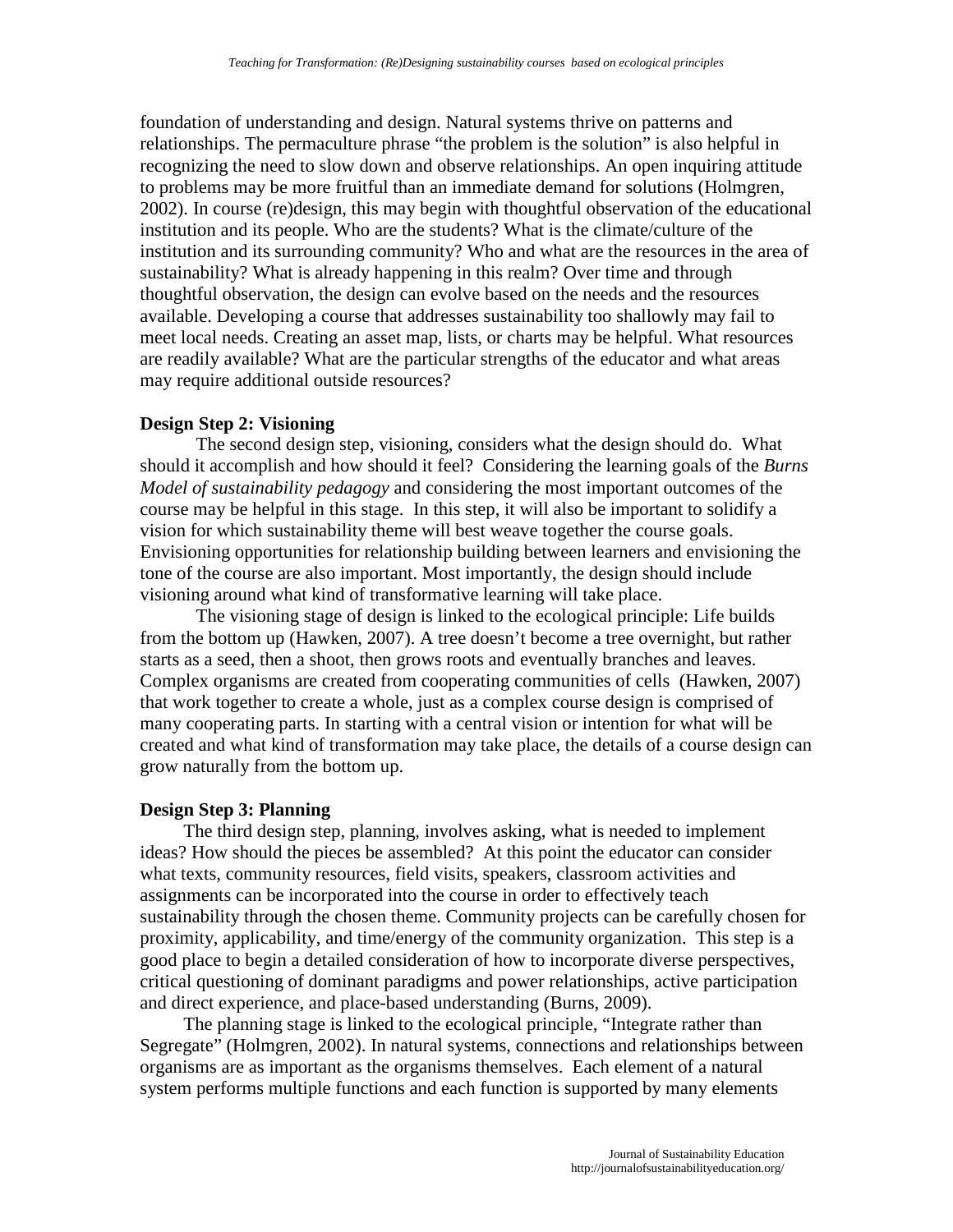(Holmgren, 2002). In course design, it is essential to create systems that are closely integrated and to "stack functions." This refers to the use of one element for many uses. For example, a small group assignment may serve as a way for students to learn about diverse perspectives by volunteering together at a local sustainability organization. At the same time, students may be learning how to build relationships and solve problems in groups, and learning how to think critically about sustainability issues. Creating relationships between all aspects of a course mimics the synergistic relationships in nature and provides learning opportunities that are meaningful and potentially transformative.

## **Design Step 4: Development**

The fourth design step, development, focuses on how the design will be implemented. This stage involves making decisions about assignments and learning activities. It also involves writing a syllabus that reflects the ecological design of the course and the chosen sustainability theme. Will there be weekly themes? Will all learning activities center around one main project, or will there be multiple projects? How will the learning be structured and sequenced?

The development step is linked to the ecological principle that life tends to optimize rather than maximize (Hawken, 2007) and always obtains a yield (Holmgren, 2002). Natural systems tend to develop in ways that promote balance, without excessive accumulation. Yet, at the same time natural systems obtain yields. Plants produce seeds for reproduction and to feed other species, but if there are too many plants crammed together, they won't produce as much. The development of a course should optimize learning rather than maximizing, understanding that in the case of learning sustainability, less can often be more. Obtaining a yield of learning and transformation can be promoted by careful tending and development of learning experiences.

## **Design Step 5: Implementation**

The fifth development step, implementation, involves teaching the course, and in doing so, making adjustments based on further observation, visioning, planning, and development to enhance sustainability learning. Implementing the design also involves assessing whether or not it is flexible enough to meet potential surprises in the classroom. Assessing student learning is an organic learning process for the designer. Assessment provides ongoing opportunities for development of the course, and changes to the *Design*.

The implementation step is linked to the ecological principles that nature works in cycles and uses self-correcting systems of feedback to thrive (Holmgren, 2002; Hawken, 2007). In nature, systems self regulate. The overpopulation of certain species is regulated by predator species or other environmental factors. Cycles of birth, growth, decay, death and rebirth are inherent to natural systems and provide balance to these systems. In a similar way, a sustainability course can incorporate a cyclical design that returns again and again to a central theme. The instructor can apply systems of feedback by doing frequent in class assessment of learning, attitudes and group dynamics.

# **Conclusion**

Applying a design that is based on ecological principles to sustainability courses can provide an opportunity to create a learning system that is resilient and sustainable. The *Burns Model of Sustainability Pedagogy* can serve as a practical tool for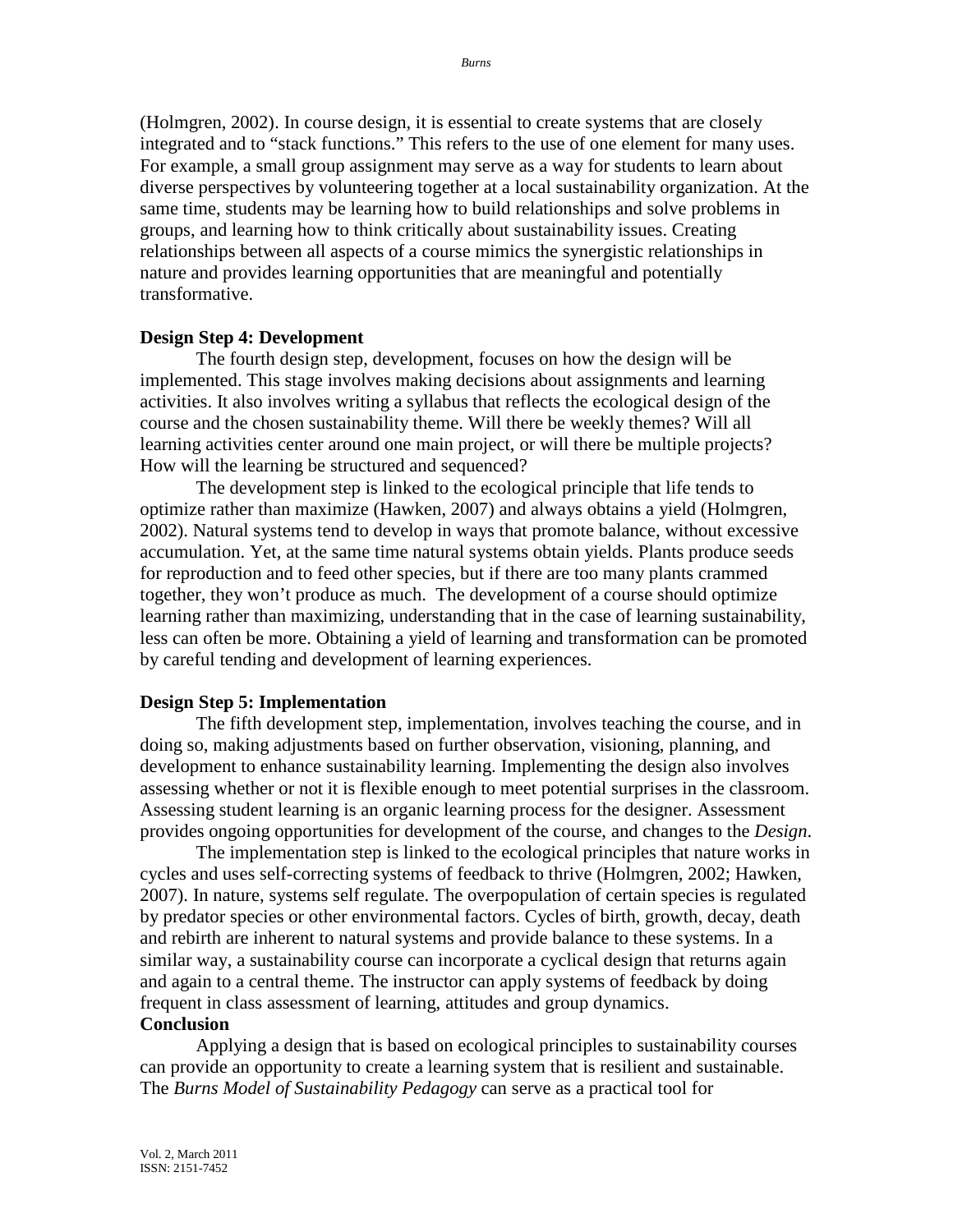(re)designing sustainability courses with the purpose of transformational learning. Educators can use an ecological design process to create transformative sustainability courses that prepare learners to create positive changes for local communities and ecosystems by incorporating thematic sustainability content, diverse perspectives, an active and participatory learning process, and contextual learning rooted in place. Students' learning experiences must allow them to develop the leadership capacity to be able to understand and address complex sustainability problems holistically, the ability to ask critical questions and understand diverse perspectives, to participate in finding solutions, and to develop personal connections to the places in which their biological, social, and economic lives are grounded. Postsecondary courses that are designed ecologically will allow for learning is connected and systemic, for learning *as* sustainability. In this way, educators can provide opportunities for learners to engage in a learning process that is transformational, and shift toward what Sterling (2002) calls, "learning *as* change…a creative and paradigmatic response to sustainability" (p. 61).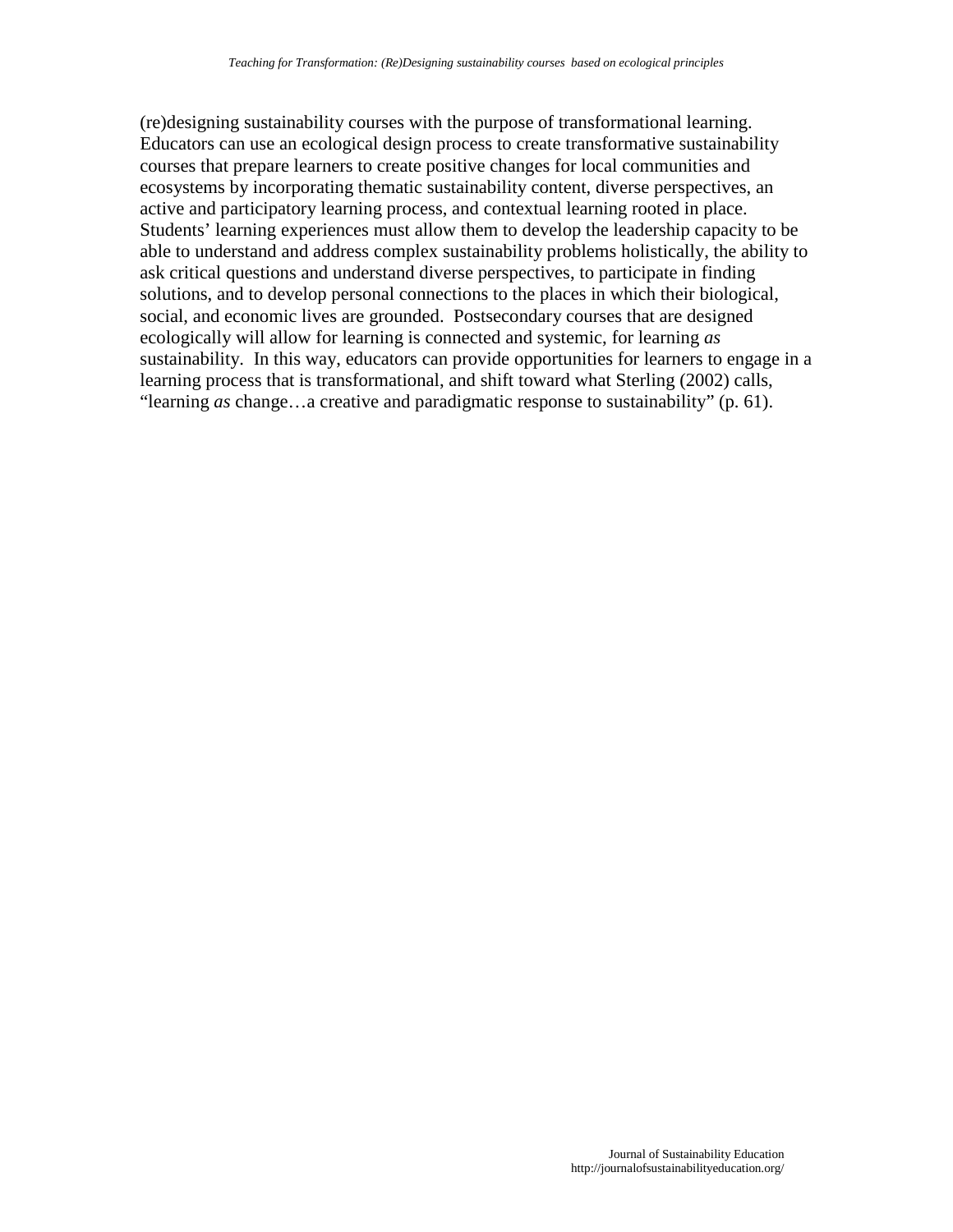## **References**

- Allen-Gil, S., Walker, L., Thomas, G., Shevory, T., & Shapiro, E. (2005). Forming a community partnership to enhance education in sustainability. *International Journal of Sustainability in Higher Education, 6*(4), 392-402.
- Alvarez, A., & Rogers, J. (2006). Going "out there": Learning about sustainability in place. *International Journal of Sustainability in Higher Education, 7*(2), 176-188.
- Author. (2009). Skilled in sustainability: teaching sustainability in skills-based courses. In W. Leal Filho (Ed.), *Sustainability at universities: Opportunities, challenges and trends* (pp. 195-206). Frankfurt: Peter Lang.
- Author. (2009b). *Education as sustainability: An action research study of the Burns model of sustainability pedagogy*. (Doctoral dissertation). Portland State University, Portland Oregon.
- Bowers, C. A. (1999). Changing the dominant cultural perspective in education. In G. A. Smith, & D. R. Williams (Eds.), *Ecological education in action* (pp. 161-178). Albany, NY: State University of New York Press.
- Cajete, G. (Ed.).(1999). *A people's ecology: Explorations is sustainable living*. Santa Fe, NM: Clear Light.
- Chambers, D. (2009). Assessing  $\&$  planning for environmental sustainability: A framework for institutions of higher education. In W. Leal Filho (Ed.), *Sustainability at universities: Opportunities, challenges and trends* (pp. 287-298). Frankfurt: Peter Lang.
- Cortese, A. (2005). Learning principles for sustainability: Sustainability curriculum framework for curriculum development. *Second Nature: Education for Sustainability.* Retrieved December 12, 2005 from http://www.secondnature.org.
- Cress, C. (2004). Critical thinking development in service-learning activities: pedagogical implications for critical being and action. *Inquiry: Critical Thinking Across* the *Disciplines, 23*, 87-93.
- Dirkx, J. (1998). Transformative learning theory in the practice of adult education: An overview. *PAACE Journal of Lifelong Learning, 7*, 1-14.
- Dresner, M., & Seamans Blatner, J. (2006). Approaching civic responsibility using guided controversies about environmental issues. *College Teaching, 54,* 213-219.
- Harmon, A. (2002) Teaching sustainability using the food system as a model. In W. Leal Filho (Ed.), *Teaching sustainability at universities*: *Towards curriculum greening* (pp. 239-250). New York: Peter Lang.

*Burns*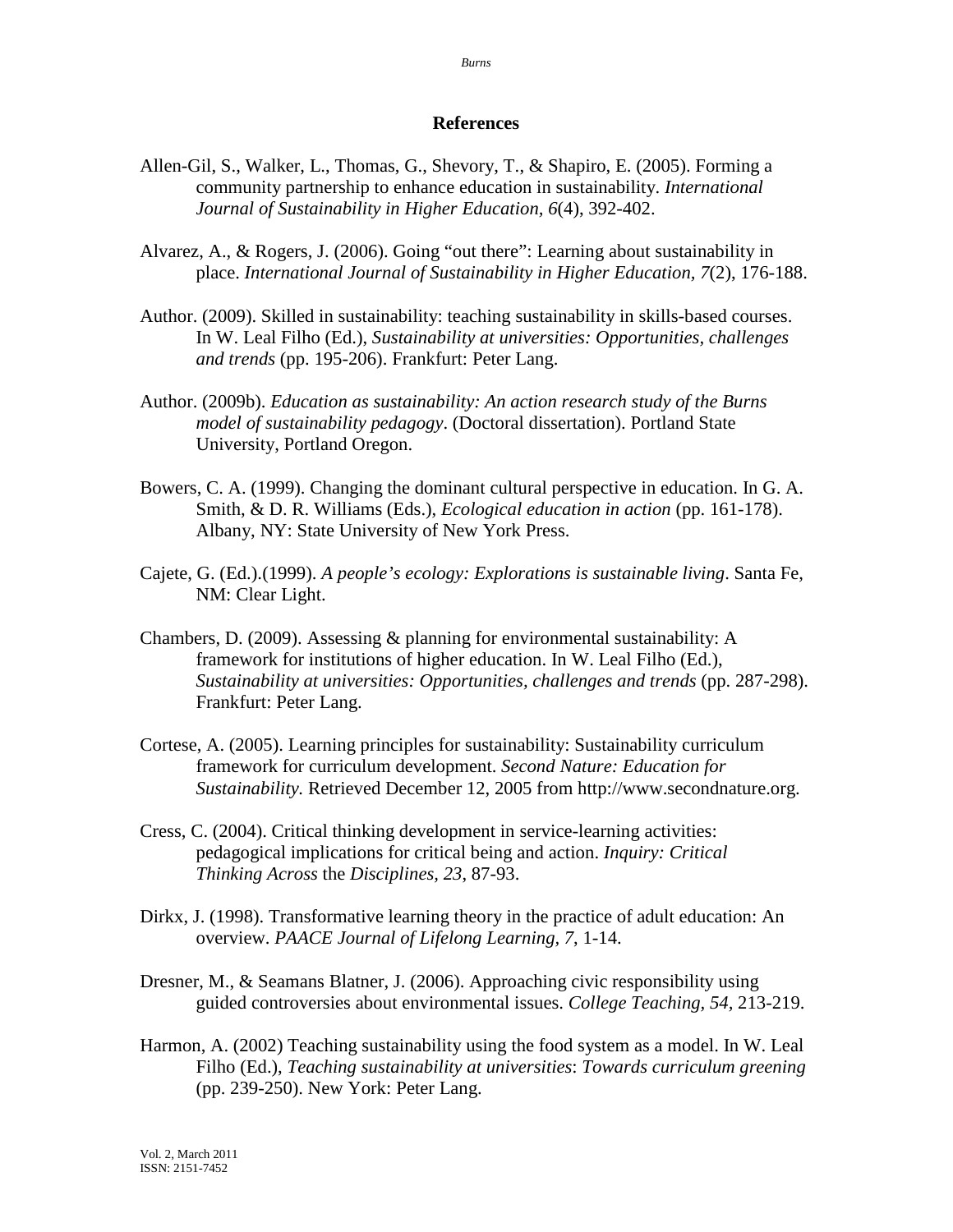Hawken, P. (2007). *Blessed Unrest.* New York: Penguin Group.

Hemenway, T. (2000). *Gaia's garden*. White River Junction, VT: Chelsea Green.

- Holmgren, D. (2004). *Permaculture: Principles and pathways beyond sustainability.* Hepburn, Australia: Holmgren Design Services.
- Kaza, S. (1999). Liberation and compassion in environmental studies. In G. A. Smith, & D. R. Williams (Eds.), *Ecological education in action* (pp. 143-160). Albany, NY: State University of New York Press. .
- Knowles, M. (1970). The *modern practice of adult education: An autobiographical journey.* New York: Association Press.
- Mezirow, J. (2000). *Learning as transformation*. San Francisco: Jossey-Bass.
- Moore, J. (2005). Seven recommendations for creating sustainability education at the university level. *International Journal of Sustainability in Higher Education, 6*(4), 326-339.
- Moran, S. (2002) Stream restoration: A senior seminar theme. In W. L Filho (Ed.), *Teaching sustainability at universities*: *Towards curriculum greening* (pp. 25-44). New York: Peter Lang.
- Orr, D. (1992). *Ecological Literacy*. Albany, NY: State University of New York.
- Orr, D. (2004). *Earth in Mind: On Education, Environment, and* the *Human Prospect.*  Washington, DC: Island Press.
- O'Riordan, T., & Voisey, H. (1998). The *politics of Agenda 21 in Europe*. London: Earthscan.
- Pruneau, D., McLaughlin, E., Langis, S., & Gravel, H. (2002). Education for liveable cities-Environmental and pedagogical actions at the university level. In W. Leal Filho (Ed.), *Teaching sustainability at universities*: *Towards curriculum greening* (pp.45-60). New York: Peter Lang.
- Serrano, I. (2000). Learning sustainability from crisis. *Convergence, 33*(1), 78-101.
- Sobel, D. (2004). *Place-based education.* Great Barrington, MA: The Orion Society.
- Steinke, P., Fitch, P., Johnson, C., & Waldstein, F. (2002). An interdisciplinary study of service-learning: Predictors and outcomes among college students. In S. H. Billig, & A. Furco (Eds.) *Service learning through a multidisciplinary lens* (pp.72-102). Greenwich CT: Information Age Publishing.